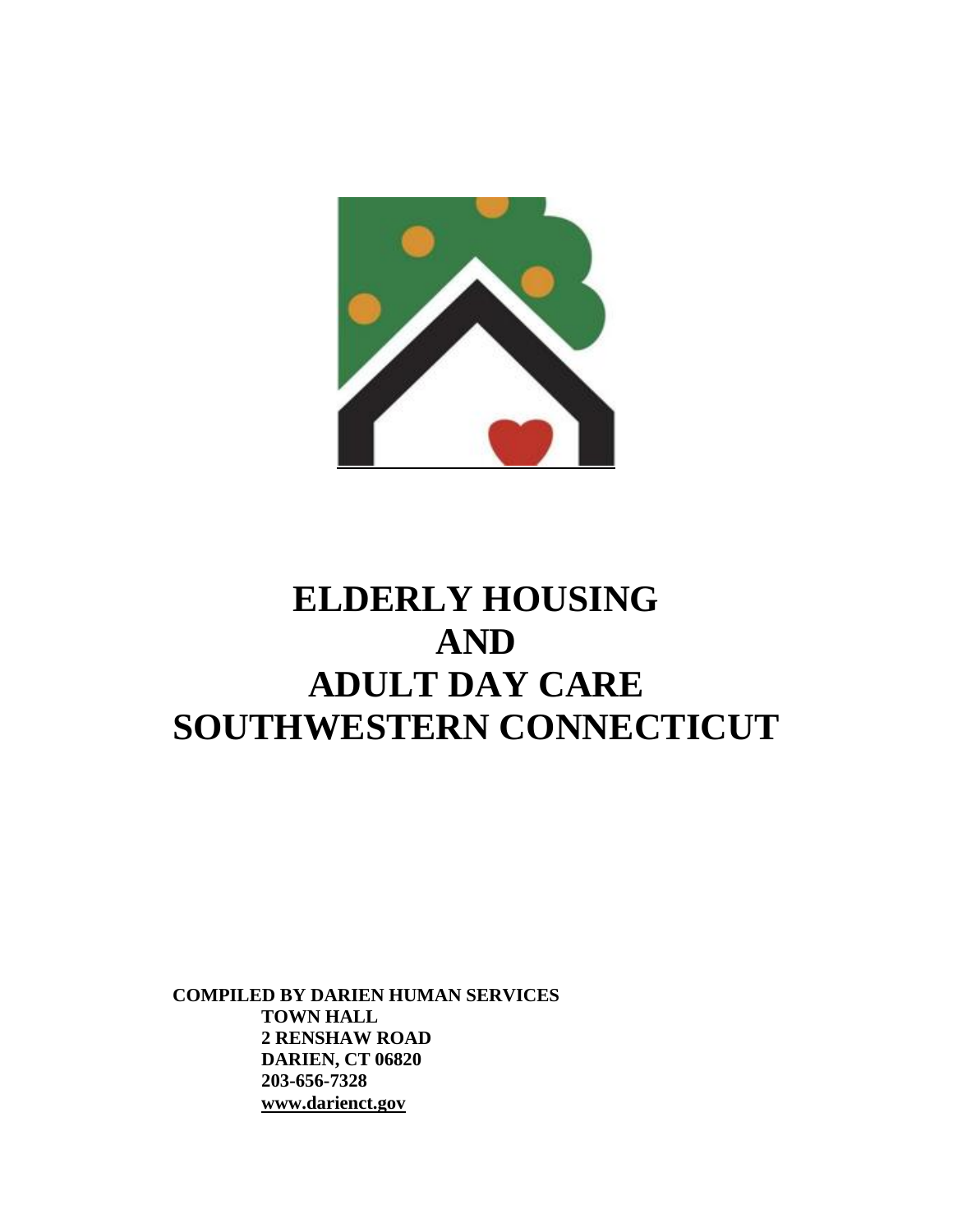# **TABLE OF CONTENTS**

| <b>Adult Day Care</b>                       | 1                       |
|---------------------------------------------|-------------------------|
| <b>Independent Retirement Community</b>     | $\overline{2}$          |
| <b>Congregate Housing</b>                   | 3                       |
| <b>Residential Care Home (RCH)</b>          | $\overline{\mathbf{4}}$ |
| <b>Assisted Living</b>                      | 5, 6                    |
| <b>Continuing Care Retirement Community</b> | 7                       |
| <b>Chronic and Convalescent Homes</b>       | 8, 9, 10                |
| <b>Subsidized Rental Housing</b>            | 11, 12, 13, 14          |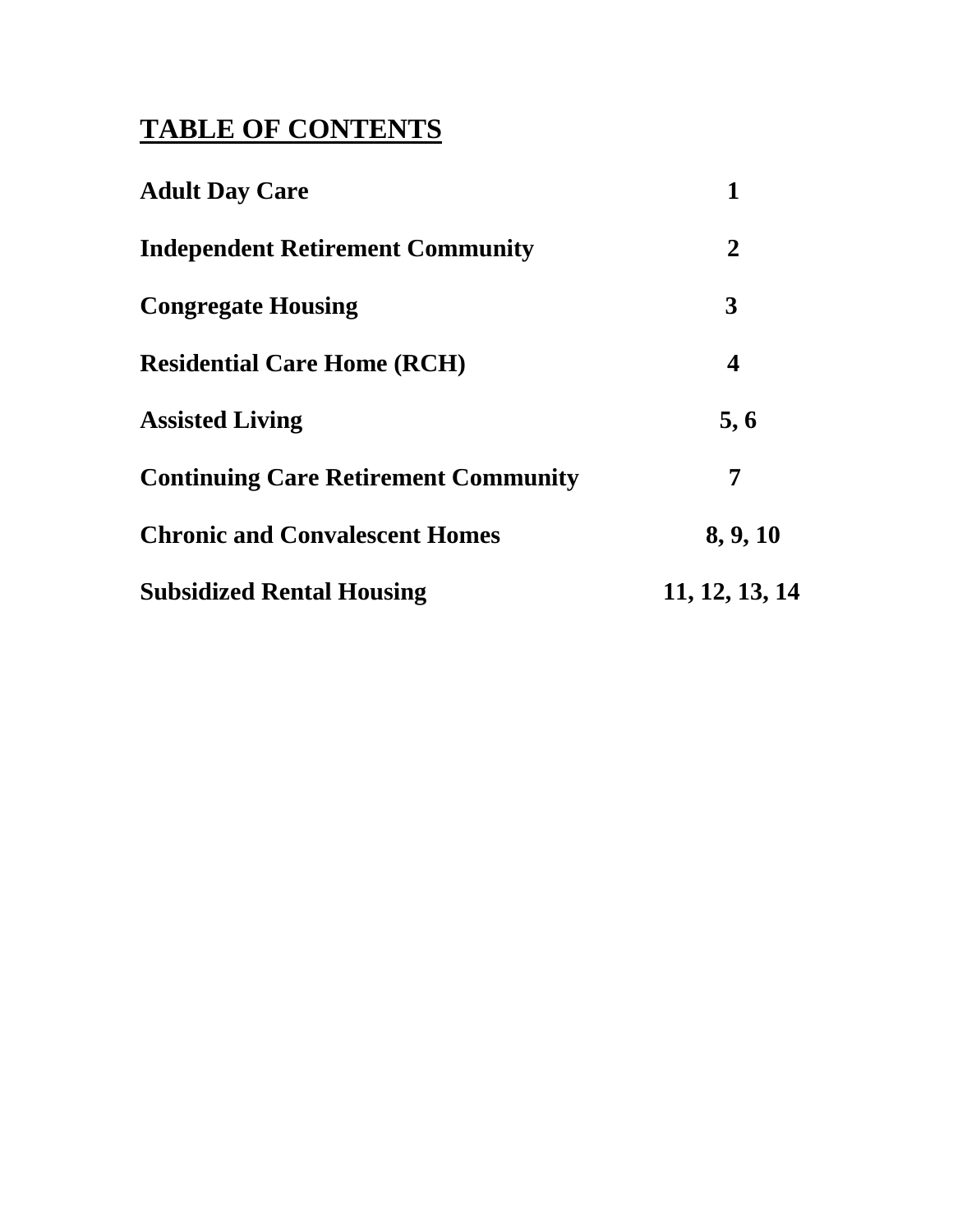# **Adult Day Care**

Programs that provide care and supervision in a protective setting for dependent adults living in the community during some portion of a twenty-four hour day. Services may include social and recreational activities, training that is essential for sustaining activities of daily living and hot meals, as appropriate.

# **Bridgeport**

Park City Adult Day Care © 55 Chapel Street Bridgeport, CT 06604 203-355-1001

# **Fairfield**

Grasmere by the Sea © 1 Post Rd Fairfield, CT 06824 203-365-6470

# **Greenwich**

 River House Adult Day Center© 125 River Road Cos Cob, CT 06807 203-622-0079

### **New Canaan**

Waveny Care Center © 3 Farm Road New Canaan, CT 06840 203-594-5200

### **Norwalk**

Elderhouse © 7 Lewis Street Norwalk, CT 06851 203-847-1998

© Indicates centers that are certified

# **Stratford**

Baldwin Center 1000 West Broad Street Stratford, CT 06615 203-385-4050

Sunset Shores Adult Day Care © 720 Barnum Avenue Stratford, CT 06614 203-380-1228

# **Trumbull**

St. Joseph Manor Adult Day Care © (See CCNH-Pg. 8)

Kennedy Center, Senior Options © 30 Lindeman Drive #5 Trumbull, CT 06611 203-372-2111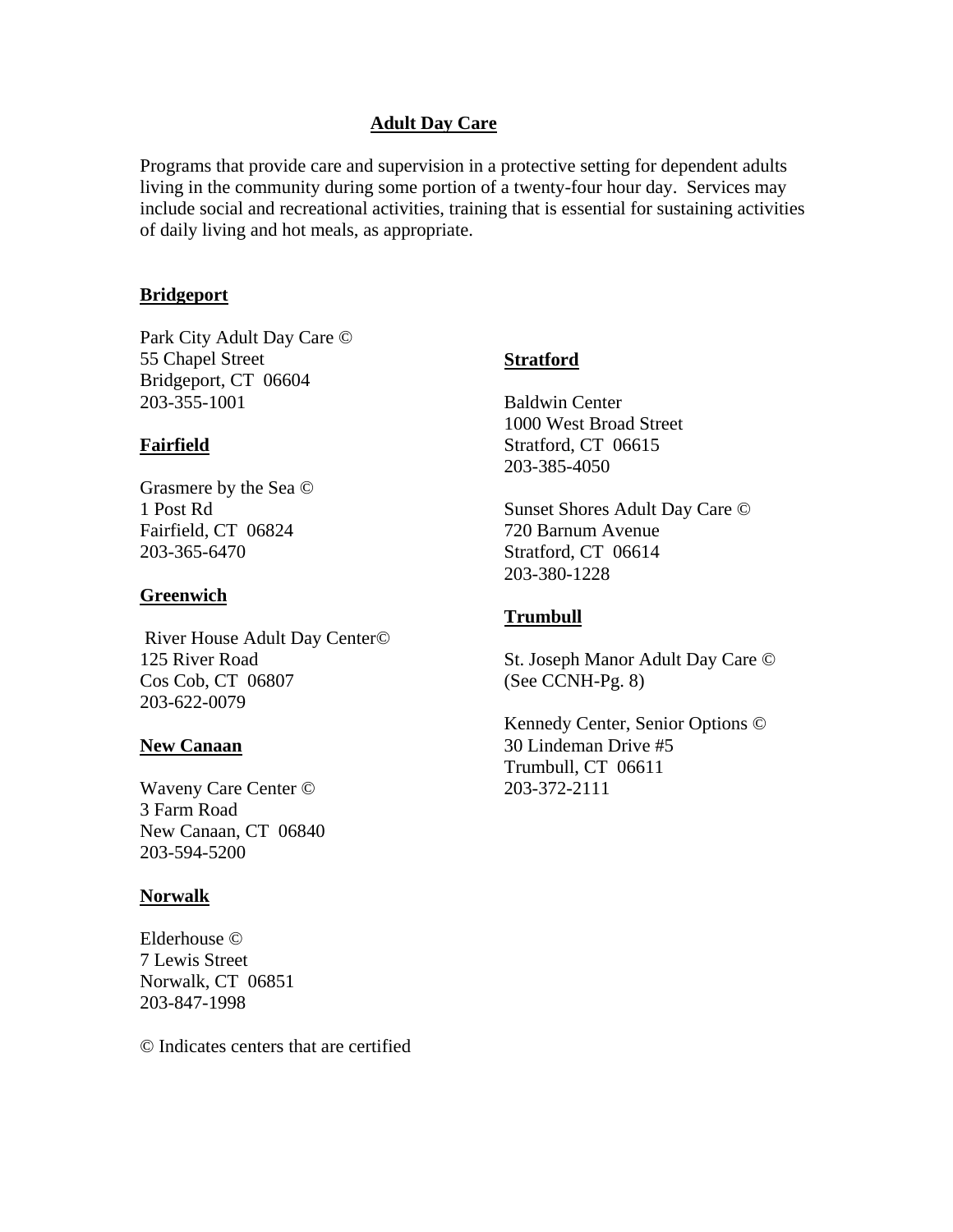# **INDEPENDENT RETIREMENT COMMUNITY**

Offers independent residential living for older adults, either purchased or leased, not subsidized. Units can exist as single family homes, condominiums, town houses, apartments, mobile homes or cooperatives. Retirements communities vary in terms of the kind of services they provide and the fees they charge.

# **Danbury Westport**

3 Glen Hill Road 35 Bridge Street 203-790-9161 203-226-1570

# **New Canaan Wilton**

New Canaan Inn Wilton Commons 73 Oenoke Ridge 21 Station Road New Canaan. CT 06840 Wilton, CT 06897 203-594-5450 203-261-2229

# **Southbury**

Heritage Village 3 Village Green Southbury, CT 06488 203-264-0888

# **Stratford**

Oronoque Village Condominiums 600 North Trail Stratford, CT 06614 203-377-5313

# **Trumbull**

 Teresian Towers 6454 Main Street Trumbull, CT 06611 203-261-2229

Glen Crest The Saugatauk (Co-Op) Danbury, CT 06811 Westport, CT 06880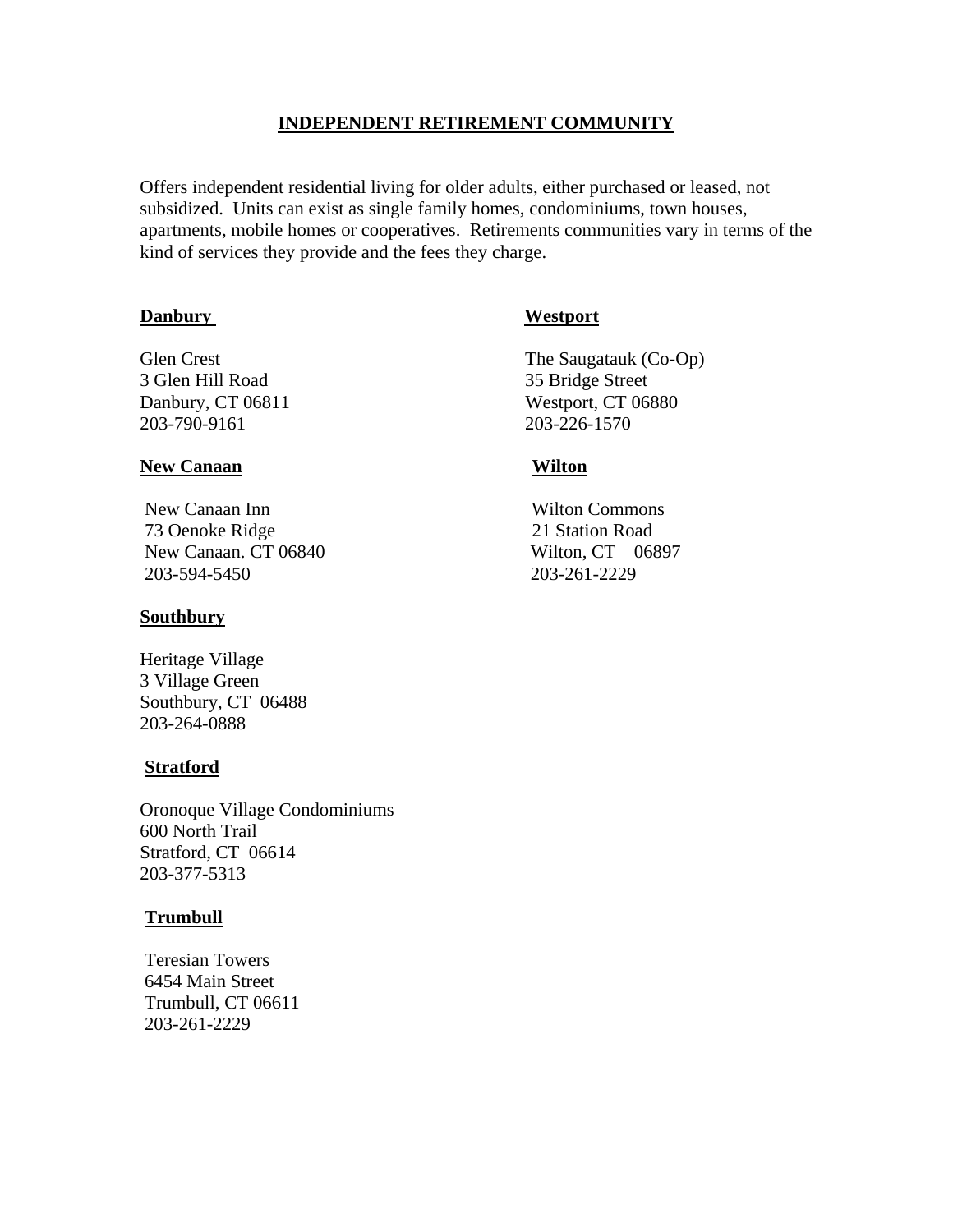# **CONGREGATE HOUSING**

The State of Connecticut requires that the Congregate Housing for the Elderly Program must provide at least one meal per day in a communal setting, housekeeping and 24 hour security. Residents must have individual apartments that have private kitchens and baths. Communities may also assist in accessing personal care services. There are age, income requirements and persons must have temporary or periodic difficulties with one or more essential activities of daily living.

### **Riverside/Greenwich Stamford**

Hill House Wormser Congregate 10 Riverside Avenue 28 Vine Street Riverside, CT 06878 Stamford, CT 06905 203-637-3177 203-968-1092

The Mews Scofield Manor Greenwich, CT 06830 Stamford, CT 06903 203-869-9448 203-329-2388

203-854-4660 203-261-5740

Ludlow Commons 11 Roger Square Norwalk, CT 06855 203-899-8534

Broad River Homes 108 New Canaan Avenue Norwalk, CT 06850 203-230-4809

½ Bolling Place 614 Scofield Town Road

# **Norwalk Trumbull**

 Stern Village The Marvin Trumbull Housing Authority 60 Gregory Blvd. 200 Hedgehog Circle Norwalk, CT 06855 Trumble, CT 06611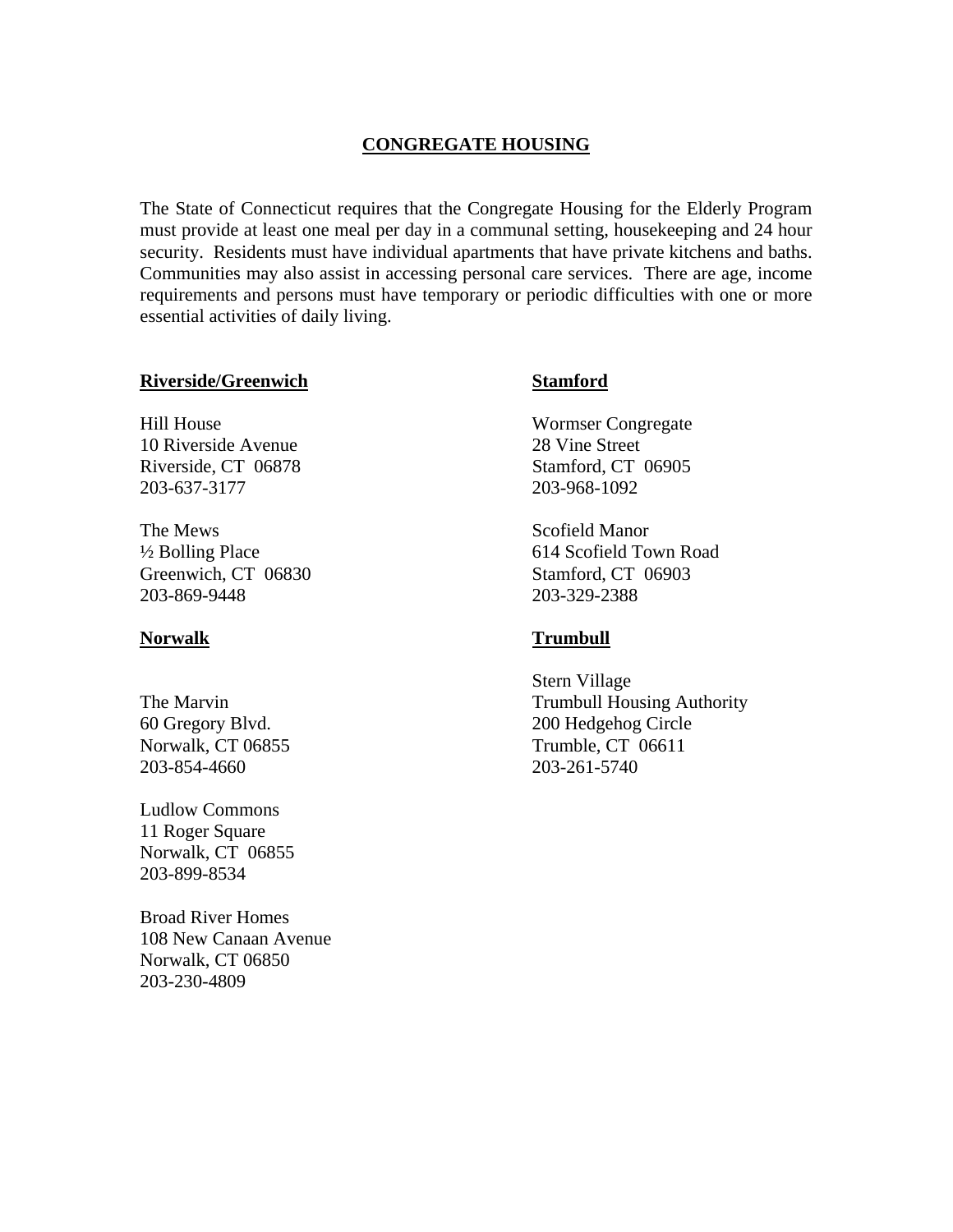# **Residential Care Homes – (RCH)**

An institution having facilities and all necessary personnel to furnish food, shelter and laundry for two or more persons unrelated to the proprietor and in addition, providing services of a personal nature which do not require the training or skills of a licensed nurse. Additional services of a personal nature may include assistance with bathing, help with dressing, preparation of special diets and supervision over medications which are self-administered.

All facilities below take Medicaid.

### **Bridgeport** Norwalk

Stonehaven Rest Home Carlson Place 124 Goddard Avenue 17 Nelson Avenue Bridgeport, CT 06610 Norwalk, CT 06851 203-367-1454 203-846-6994

Park City Residential Care Home 752 Park Avenue Bridgeport, CT 06604 203-362-1000

#### **Greenwich Stamford**

Parsonage Cottage Residence Scofield Manor 88 Parsonage Road 614 Scofieldtown Road Greenwich, CT 06830 Stamford, CT 06903 203-869-6226 203-329-2388

### **Trumbull**

St. Joseph's Manor 6448 Main Street Trumbull, CT 06611 203-268-6204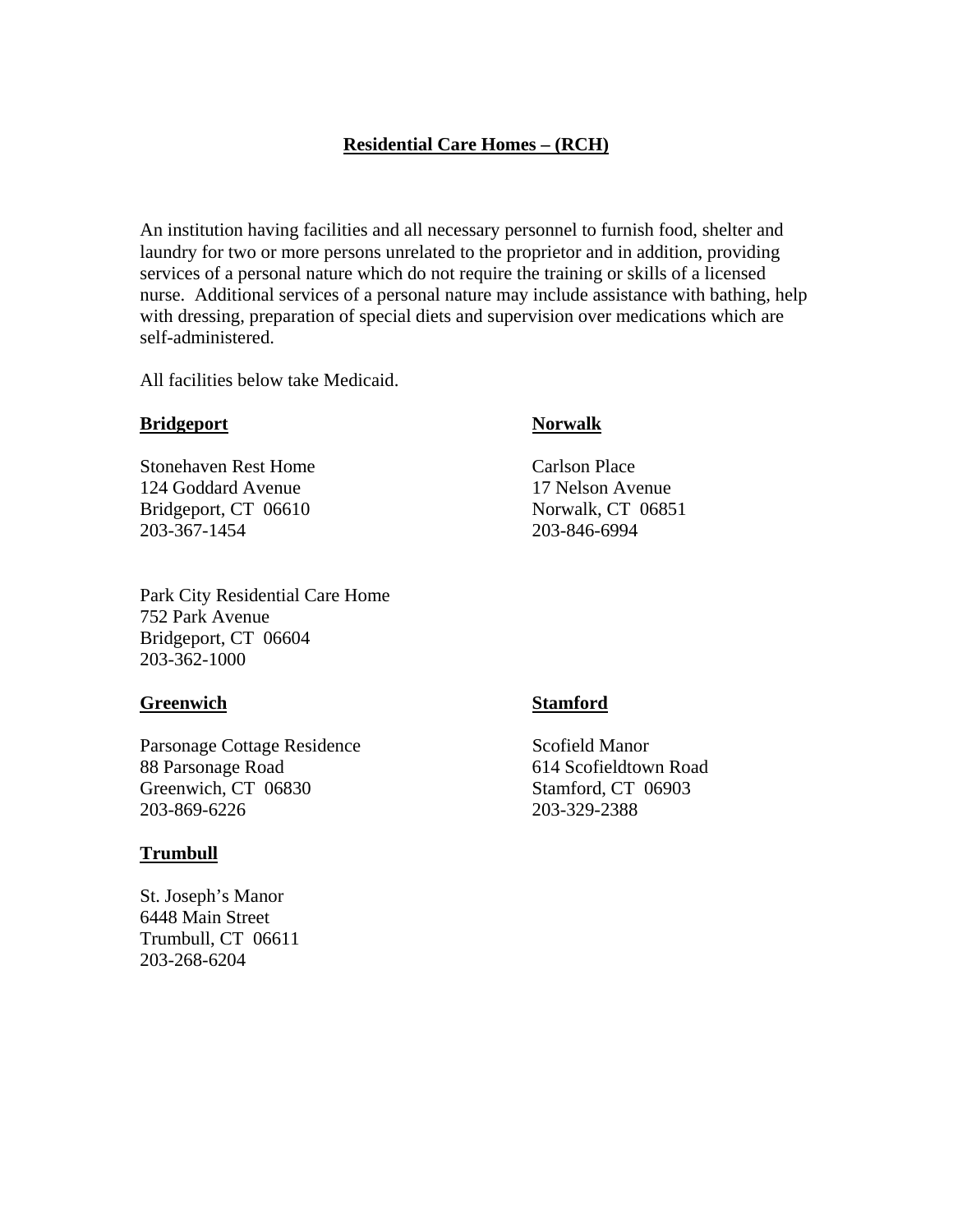# **Assisted Living**

An Assisted Living designation indicated managed residential communities that provide their residents with support services through an entity/agency that is licensed by the State of Connecticut, Department of Public Health as an Assisted Living Services Agency (ALSA). According to Section 19-13-D105 of the State of CT, Regulations of Connecticut State Agencies, effective 11/29/94, assisted living means nursing services and assistance with activities of daily living provided to clients within a managed residential community having supportive services that encourage clients primarily 55 years or older to maintain a maximum level of independence.

#### **Brookfield**

 The Village at Brookfield Common 246 A Federal Road Brookfield CT 06804 203-885-7460

#### **Darien**

Atria 50 Ledge Road Darien, CT 06820 203-989-2414

Maplewood 599 Boston Post Rd Darien Ct 06820 203-293-6872

#### **Greenwich**

The Greens at Greenwich 1155 Kings Street Greenwich, CT 06831 203-531-5500

The Mews (See Congregate Housing – Pg. 2)

#### **New Canaan**

The Village at Waveny Care Center 3 Farm Road New Canaan, CT 06840 203-594-5200

### **Norwalk**

Maplewood Senior Living 73 Strawberry Hill East Norwalk, CT 06855 203-293-6554

#### **Shelton**

Benchmark of Split Rock 708A Bridgeport Ave Shelton, CT 06484 203-301-8866

Wesley Heights 580 Long Hill Ave Shelton, CT 06484 203-929-5396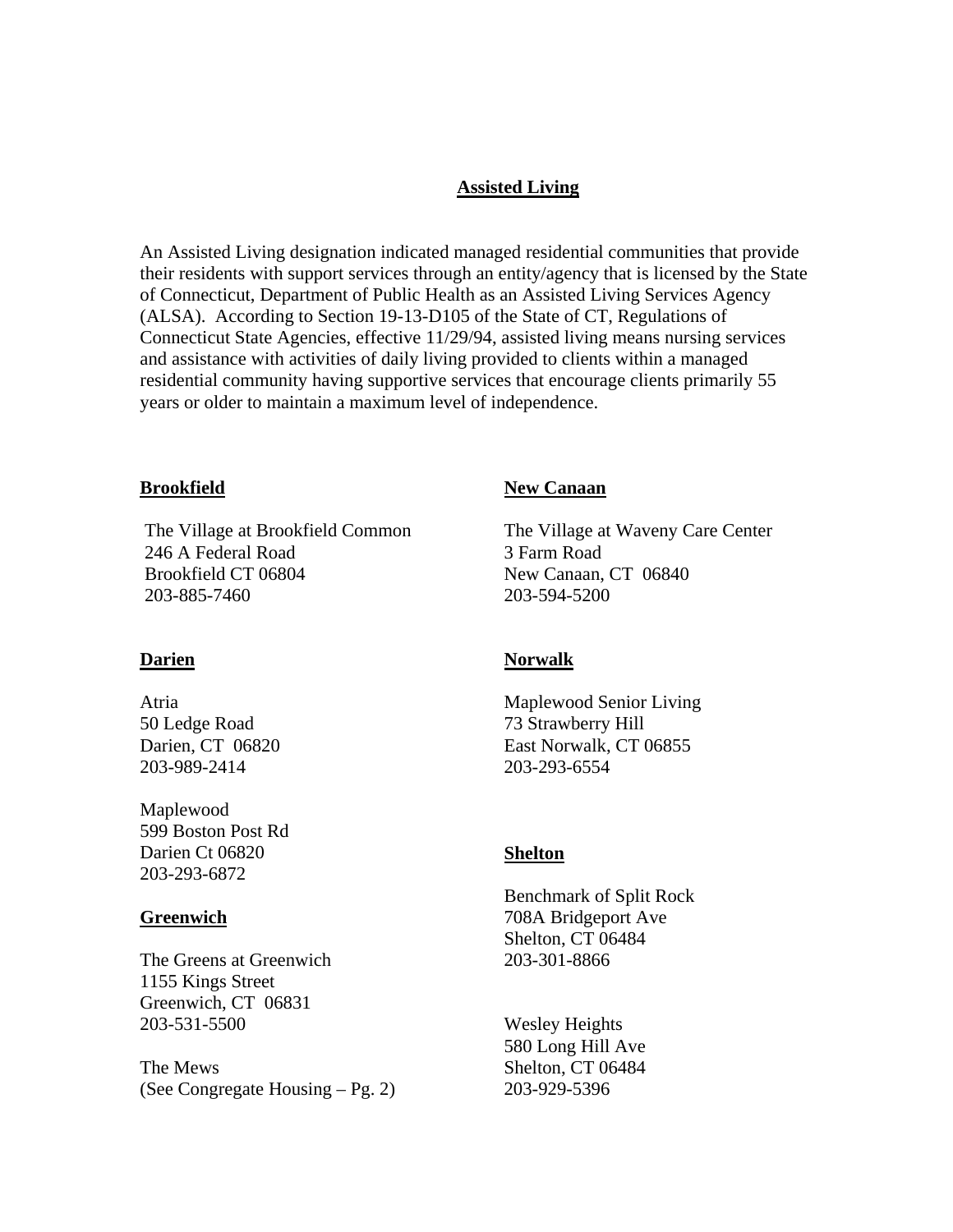# **Assisted Living Cont'd**

### **Stamford**

Brighton Gardens 59 Roxbury Road Stamford, CT 06902 203-916-5392

Edgehill Senior Living Community 122 Palmer's Hill Road Stamford, CT 06902 203\*323-2323

Sunrise Assisted Living 251 Turn of River Road Stamford, CT 06905 203-968-8393

Atria at Stamford 77 Third Street Stamford, CT 06905 203-989-4916

### **Stratford**

Atria at Stratford 6911 Main Street Stratford, CT 06614 203-916-5124

#### **Trumbull**

Middlebrook Farms 2750 Reservoir Avenue Trumbull, CT 06611 203-601-2031

Spring Meadows 6949 Main Street Trumbull, CT 06611 877-648-1989

# **Wilton**

Brookdale Place 96 Danbury Rd Wilton, Ct 06897 203-423-0193

The Greens at Canondale 435 Danbury Road Wilton, CT 06897 203-761-1191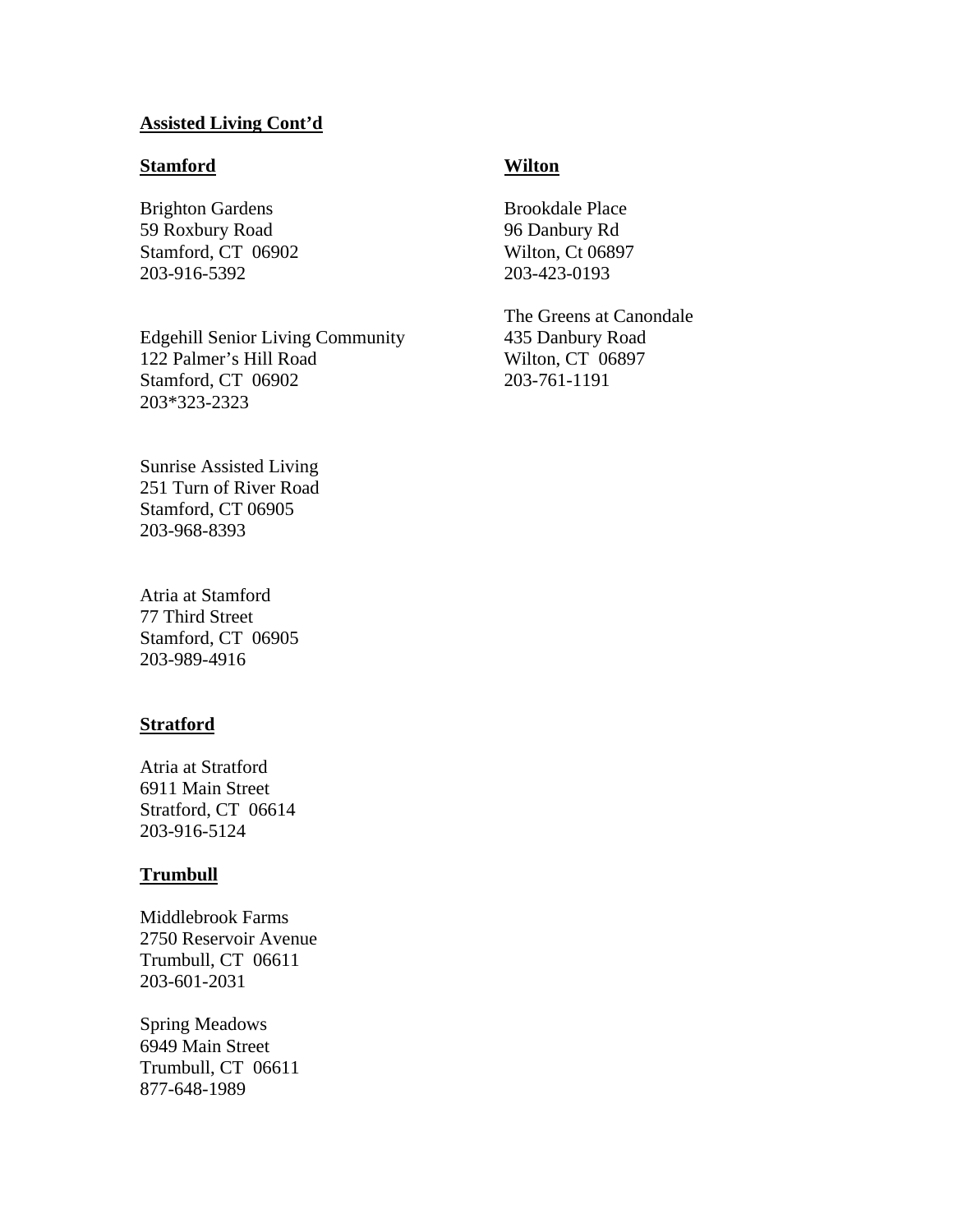# **Continuing Care Retirement Community**

Life Care Community (CCRC) provides residents with living accommodations and a wide variety of services, including health and long term care services, through contractual agreements. CCRC's are not licensed in Connecticut, but they must adhere to certain statutory requirements. Various components of their health care packages are licensed by the State of Connecticut. Residents must be independent upon admission and pay a substantial lump-sum entrance fee and monthly fees in exchange for lifetime housing and health related services.

The Watermark at Thirty-Thirty Park Masonicare 3030 Park Avenue 74 Cheshire Road Bridgeport, CT 06604 Wallingford, Ct 06492 203-502-7593 800-382-2244

# **Redding**

Meadow Ridge 100 Redding Road Redding, Ct 06896 203-493-4844

# **Stamford**

Edgehill Senior Living Community (See Assisted Living – Pg. 5)

# **Trumbull**

Spring Meadow 6949 Main Street Trumbull, Ct 06611 877-648-1989

# **Bridgeport Wallingford/Newtown**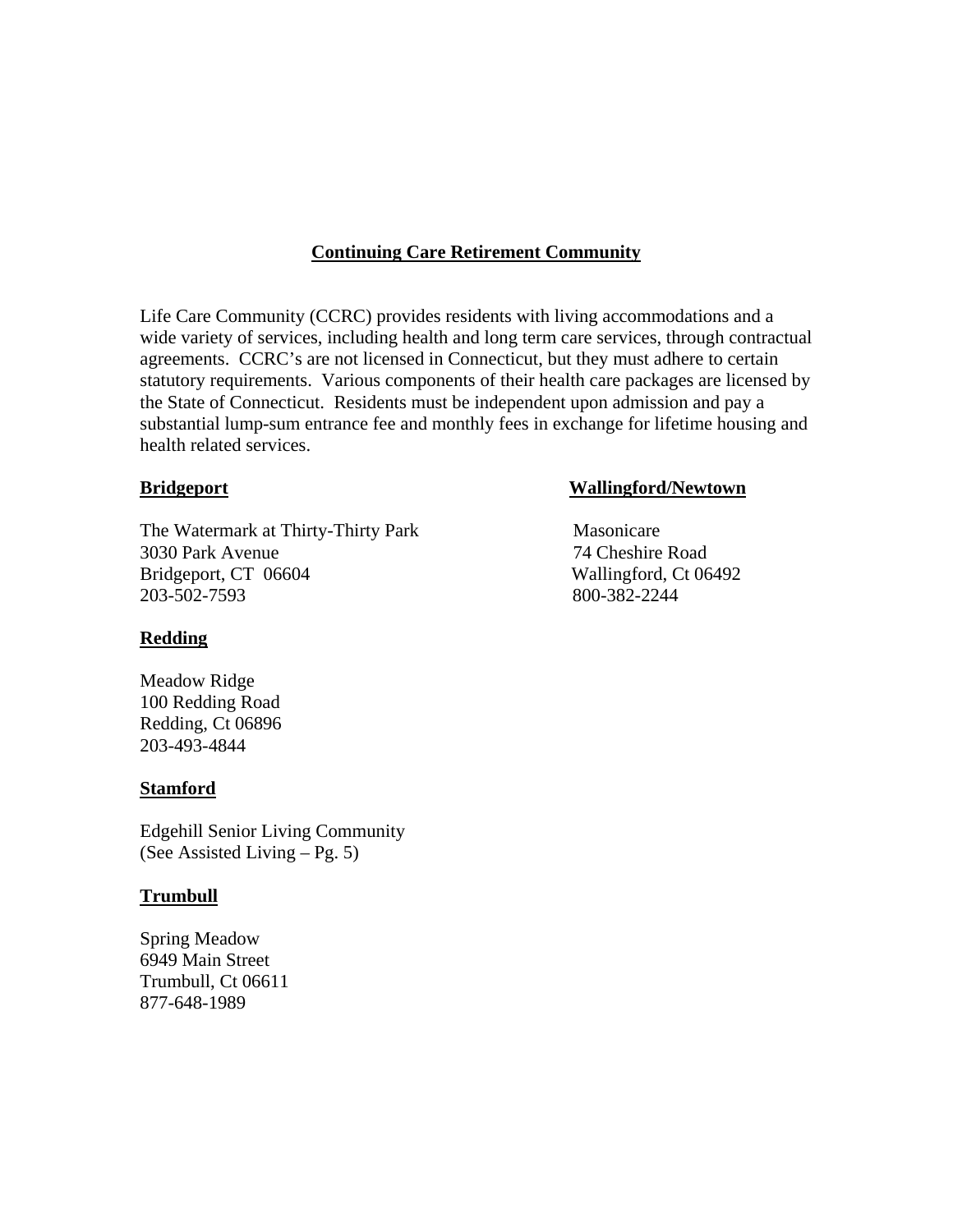# **Chronic & Convalescent Homes**

# **(CCNH) Nursing Homes**

A long term institution having facilities and all necessary personnel to provide skilled nursing care under medical supervision and direction to carry out simple, non-surgical treatment and dietary procedures for chronic disease or convalescent stages or acute disease or injuries. Following is a list of such facilities in Southwestern Connecticut.

To access detailed information of these nursing homes in Southwestern Connecticut, as well as the other nursing homes nation wide. Click on the following Medicare Web site: http://www.Medicare.gov/Nursing/Overview.asp

Also, this web site would help you to compare nursing homes regarding the quality of care, quality of life, nutrition, safety and other important vital issues.

All facilities below take Medicaid

# **Bridgeport**

Astoria Park Rehab and Nursing 2875 Main Street Center 725 Park Avenue Bridgeport, CT 06604 203-366-3653

Bridgeport Manor 540 Bond Street Bridgeport, CT 06610 203-384-6575

3030 Park Health Center Website: http://3030Park.com (See Continuing Care Retirement – Pg.-6

Coleman Park Health & Rehab. Center 62 Coleman St Bridgeport, CT 06610 866-870-8999

 Northbridge Health Care Bridgeport, CT 06606 203-336-0232

# **Greenwich**

 Fairview Greenwich Rehab And Health 1188 King Street Greenwich, CT 06831 203-531-8300

 Nathaniel Witherell 70 Parsonage Road Greenwich, CT 06830 203-618-4200

 Greenwich Woods Health Care Center 1165 King Street Greenwich, CT 06831 800-355-7560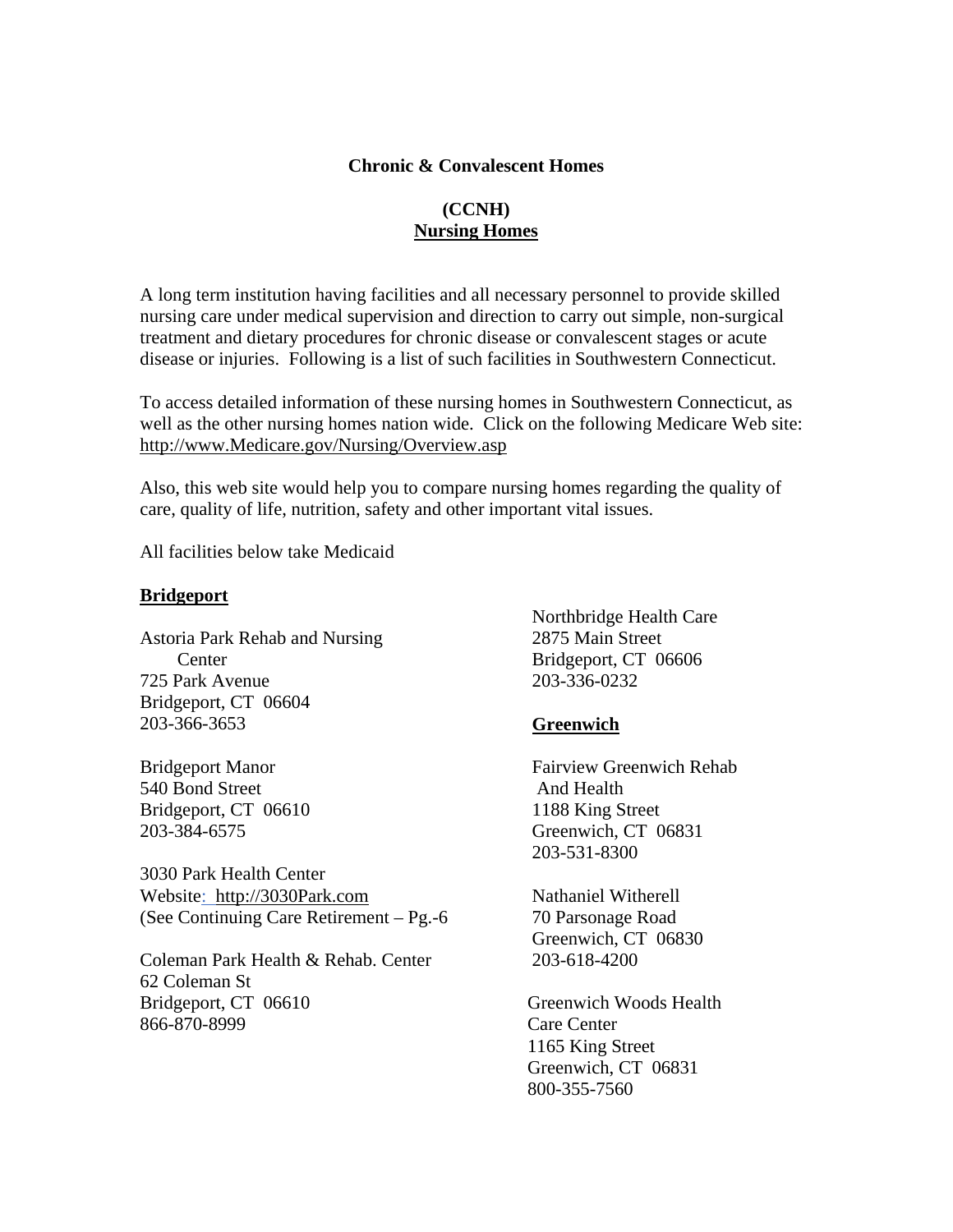(CCNH- cont'd)

# **Fairfield**

Jewish Home for the Elderly 175 Jefferson Street Fairfield, CT 06825 203-365-6400

Carolton Chronic & Conval Hospital, Inc. 400 Mill Plain Road Fairfield, CT 06824 203-255-3573

Ludlow Center for Health and Rehab 118 Jefferson Street Fairfield, CT 06825 203-372-4501

# **Norwalk**

Cassena Care 34 Midrocks Road Norwalk, CT 06851 203-847-9686

Autumn Lake Health Care 23 Prospect Street Norwalk, CT 06850 203-853-0010

# **Rocky Hill**

Veterans Home & Hospital 287 West Street Rocky Hill, CT 860-529-2571 860-616-3800

# **Southport/Stratford**

Southport Convalescent Center 930 Mill Hill Terrace Southport, CT 06490 877-606-0367

Lord Chamberlain Manor 7003 Main Street Stratford, CT 06614 203-375-5894

# **Stamford**

Regency Heights 53 Courtland Avenue Stamford, CT 06902 203-353-6118

Long Ridge Post-Acute Care 710 Long Ridge Road Stamford, CT 06902 203-329-4026

St. Camillus Health Center 494 Elm Street Stamford, CT 06902 203-325-0200

The Villa at Stamford 88 Rock Rimmon Road Stamford, CT 06903 203-322-3428

# **Trumbull, Westport, Wilton**

St. Joseph Manor 6448 Main Street Trumbull, CT 06611 203-268-6204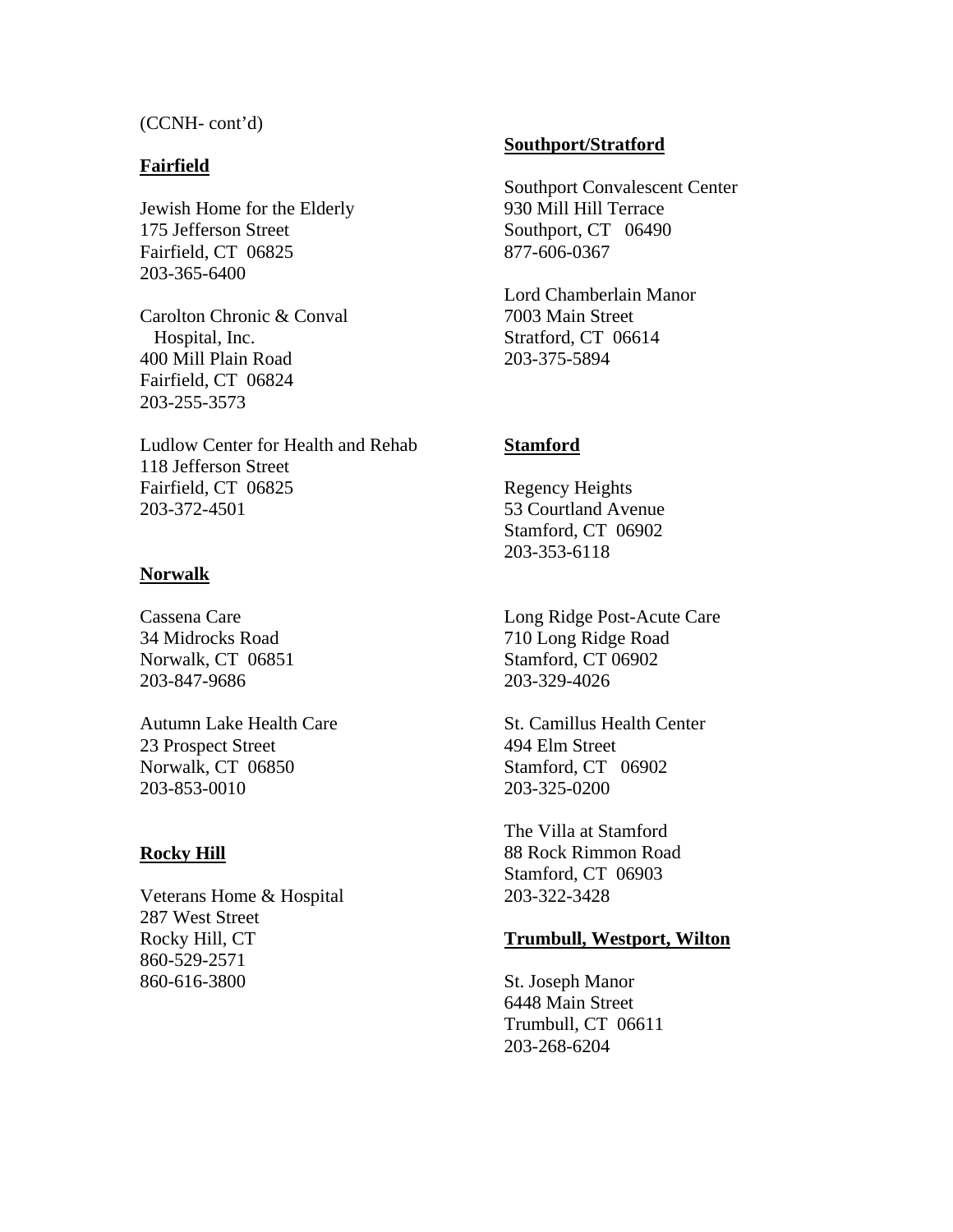Maefair Health Care Center 21 Maefair Court Trumbull, CT 06611 203-459-5152

Westport Health Care Center 1 Burr Road Westport, CT 06880 203-226-4201

Wilton Meadows Health Center, Inc. 439 Danbury Road Wilton, CT 06897 203-834-0199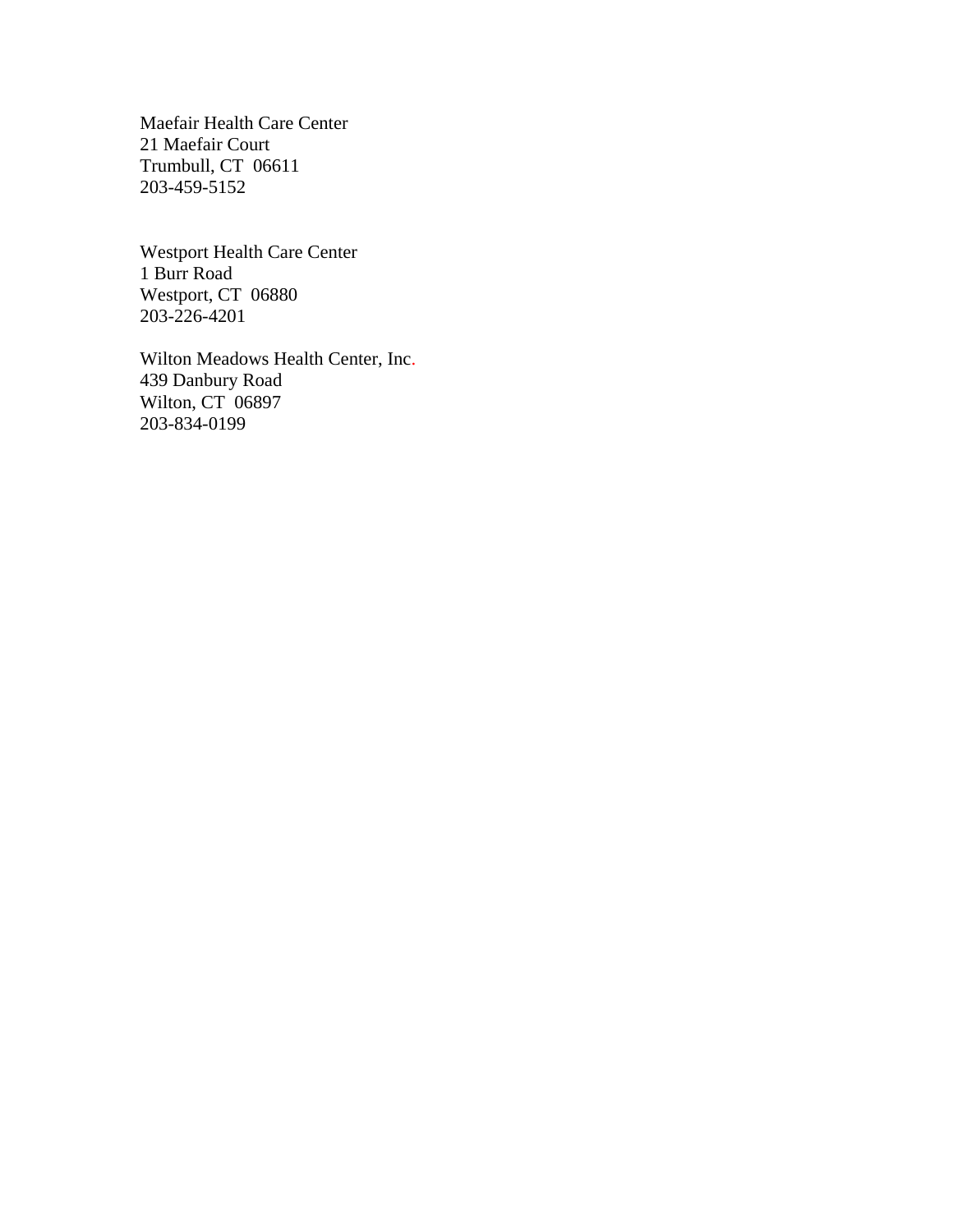### **Subsidized Rental Housing**

Housing Complexes that have rental units where residents can receive subsidies, for all the community's living units or a specific number of units. The subsidies can be received from the state or Federal government or from endowments through the community. Residents must usually comply with income or age requirements to be eligible. These housing complexes may be privately sponsored or, publicly sponsored by a local housing authority.

# **Bridgeport**

Bridgeport Housing Authority Main Office – 150 Highland Ave. Resident Selection – 505 Trumbull Ave. Bridgeport, CT 06606 203-337-8900

Barnum House 140 Fairfield Avenue – 06604 203-384-0243

Benham Avenue Apartments 345 Benham Avenue – 06604 203-916-6344

Augustana Homes 525 Palisade Avenue – 06610 203-366-4333

Bishop Curtis Homes Jewett 280 Jewett Ave. - 06606 203-374-5346

Boston Common 1260 Boston Avenue – 06610 203-337-8900

Clifford House 1450 Main Street- 06604 203-367-0808

Laurelwood Place 585 Norman Street - 06605 203-579-0577

Marlboro Court 1150 Pembroke Street – 06610 203-337-8900

Roncalli Apartments 430 Grant Street – 06610 203-384-9984

Seymour Hollander Apartment 4190 Park Ave. – 06604 203-374-7868

Sycamore Place Apartments 285 Maplewood Ave. – 06605 206-336-2812

The Stratfield 1241 Main Street – 06604 203-366-4321

### **Bridgeport**

Fireside Apts. I 730 Palisade Ave. – 06610 203-337-8912

Fireside Apts. II 75 Stewart Street – 06610 203-337-8850

Fireside Apts. III 655 Palisade Ave. – 06610 203-337-8848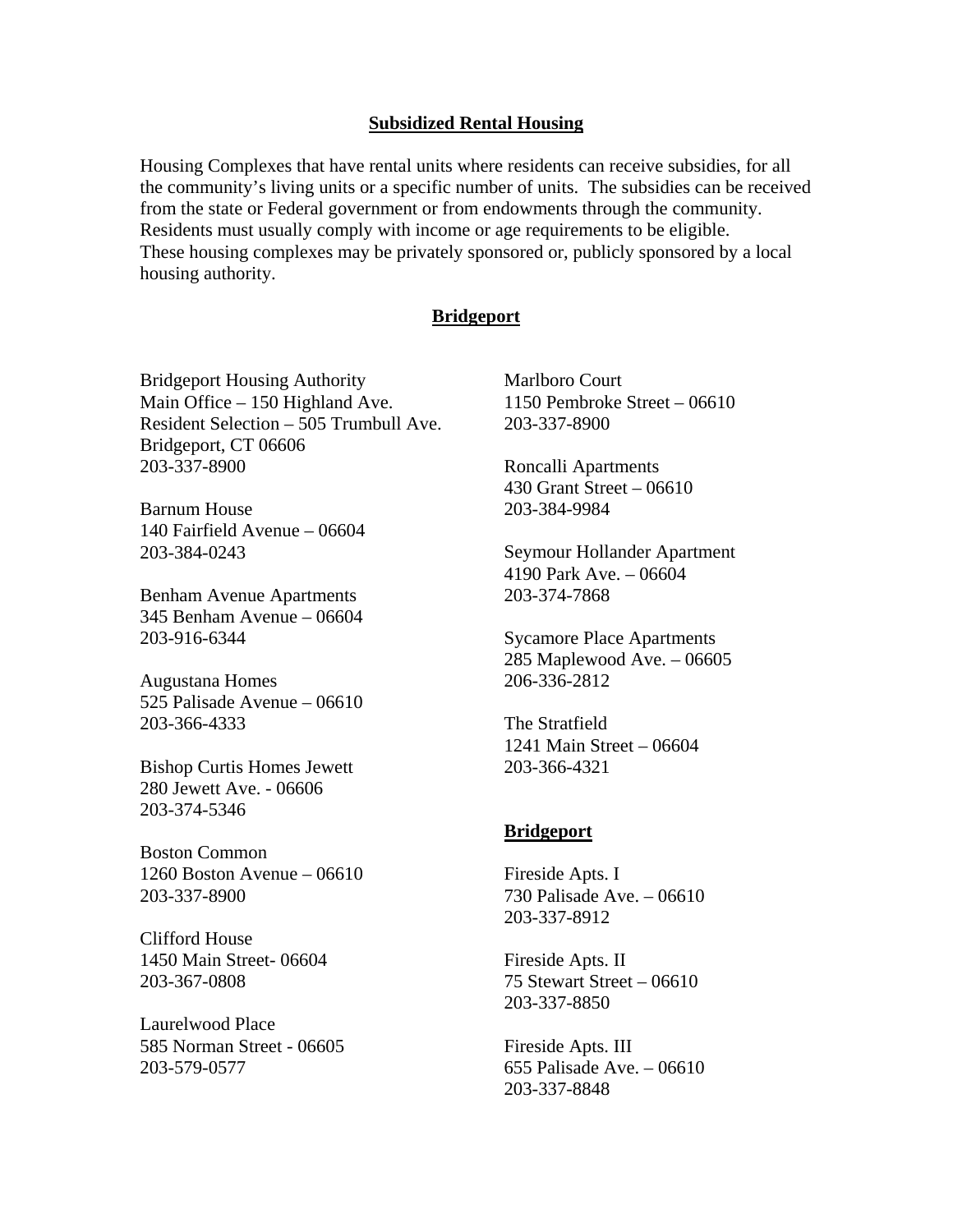# (Bridgeport Hsg. Authority)

Harborview Tower 376 E. Washington Ave. – 06608 203-337-8836

Tower II Apartments 1491 Central Ave. – 06610 203-579-1659

Twin Tower Apartments 199 Yacht Street – 06605 203-330-1861

Washington Heights Apts. 115 Washington Avenue – 06604 203 367-8171

#### **Darien**

Old Town Hall Houses 719 Post Road - 06820 203-655-0866

The Heights 24 Allen O'Neill Dr – 06820 203-655-0866

**Fairfield** Housing Authority 15 Pine Tree Lane - 06825 203-366-6578

Parish Court 175 Warde Terrace - 06825 203-333-4912

Sullivan-McKinney Elder Housing 224 Meadowbrook - 06824 203-259-1991

Trefoil Court 20 Trefoil Court – 06825 203-259-1991

#### **Greenwich/Riverside**

Greenwich Housing Authority 249 Millbank Avenue - 06830 203-869-1138

Agnes Morley Heights 249 Milbank Ave 203-869-1138

Hill House 10 Ridgeview Ave - 06878 203-637-3177

McKinney Terrace 71 Vinci Drive - 06830 203-869-1138

Parsonage Cottage 88 Parsonage Road 203-869-1138

Quarry Knoll Drive I & II Quarry Knoll Drive - 06830 203-869-1138

Witherall Pavilion 60 Parsonage Road - 06830 203-618-4200

#### **Monroe**

Monroe Housing Authority 358 Wheeler Road - 06468 203-261-7685

#### **New Canaan**

New Canaan Housing Authority 57 Millpoint Avenue - 06840 203-966-2408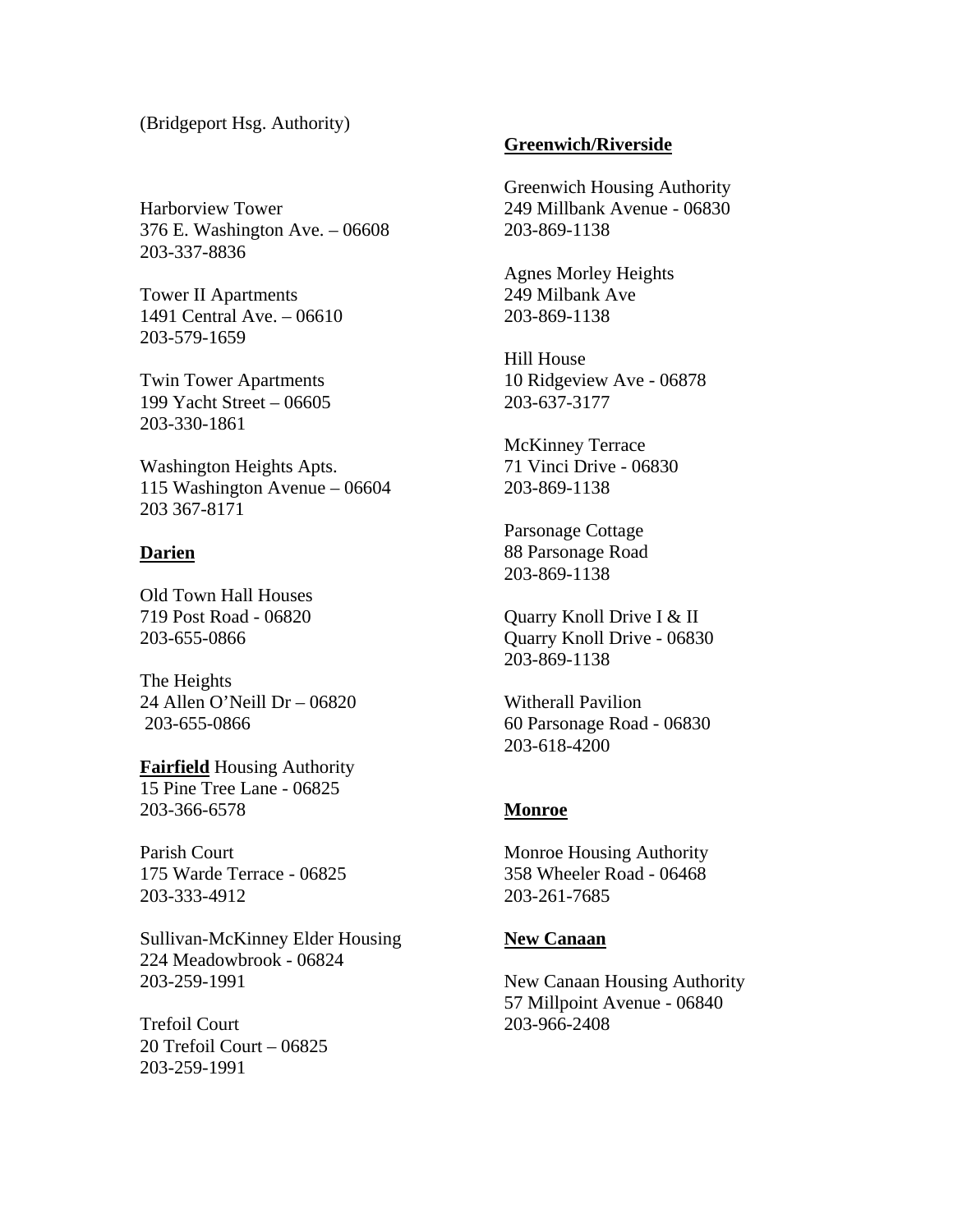Canaan Parish 186 Lakeview Ave. - 06840 203-966-1150

School House Apartments 156 South Ave – 06840 203-972-0020

#### **Norwalk**

Norwalk Housing Authority 24 Monroe Street - 06854 203-838-8471

Cedar Court 92 Cedar Street – 06851 203-939-9613

Hilltop Homes 212 Rowayton Avenue 06853 203-866-8447

Irving Freese Apartments 57 Ward Street – 06851 203-838-8471

Leonard Street Apartments 1 Leonard Street – 06850 203-852-0263

Ludlow Village Emerson Street – 203-838-8471 203-838-8471

Senior Court 9 Union Avenue – 06851 203-838-8471

Kingsway Senior Housing 152 Westport Avenue – 06851 203-847-7027

Laura Raymond Homes 290 Main Ave – 06851 203-846-4500

Shostak Apartments 65 Ward Street – 06851 203-838-8471

West Avenue Apartments 20 West Avenue – 06850 203-838-8471

The Marvin 60 Gregory Blvd. – 06855 203-854-4660

# **Stamford**

Charter Oak Communities 23 Clinton Avenue – 06901 203-977-1400 – Ext. 3301

Augustana Homes of Glenbrook 358 Glenbrook Road – 06901 203-324-5881

Augustus Manor 101 Main Street – 06901 203-357-1281

The Atlantic 50 Bell Street – 06901 203-348-6330

The Mapleview Tower 51 Grove Street – 06901 203-324-2031

Pilgrim Towers 25 Washington Court – 06902 203-324-2327

Stamford Green 482 W. Main Street – 06902 203-359-8811 (Subsidized Hsg. Cont'd)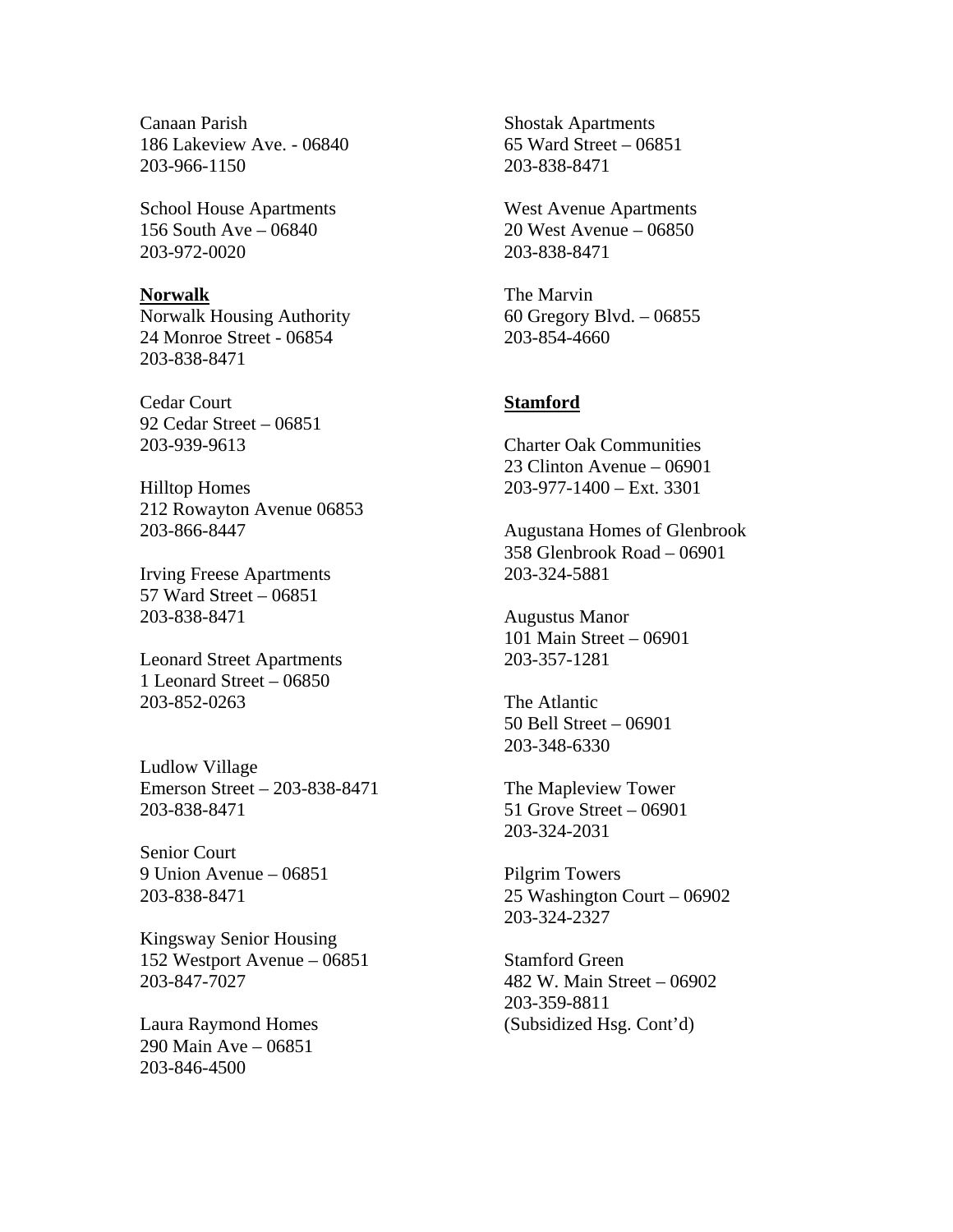Quintard Manor 18 Quintard Terrace – 06902 203-977-1400 – Ext. 3307

Belltown Manor 21 Burdick Street – 06905 203-325-4472

Clinton Manor 22 Clinton Avenue – 06901 203-977-1400 – Ext. 3328

Cross Road Residence 6 Cross Road - 06905 203-230-4809

Czescik Homes (State Facility) 108 Greenwich Avevnue – 06902 203-977-1400 – Ext. 3328

Eleanor Roosevelt House 18 Knapp Street – 06902 203-653-2477

Glenbrook Manor 10 Glenbrook Road – 06902 203-977-1438

Harboursite 511 Shippan Avenue – 06902 203-358-8011

# **Stratford**

Stratford Housing Authority 295 Everett Street – 06614 203-375-4483

Lucas Gardens 125 Arbor Street – 06614 203-275-4483

Raymond Baldwin Apartments 295 Everett Street – 06614 203-375-4483

Robert Kennedy Apartments 201 Birch Drive – 06614 203-375-4483

# **Trumbull**

Trumbull Housing Authority 200 Hedgehog Circle - 06611 203-261-5740

#### **Westport**

Westport Housing Authority 5 Canal Park - 06880 203-227-4672

# **Wilton**

Ogden House 100 River Road - 06897 203-762-8035

Wilton Commons 21 Station Rd Wilton, Ct 06897 203-672-0249